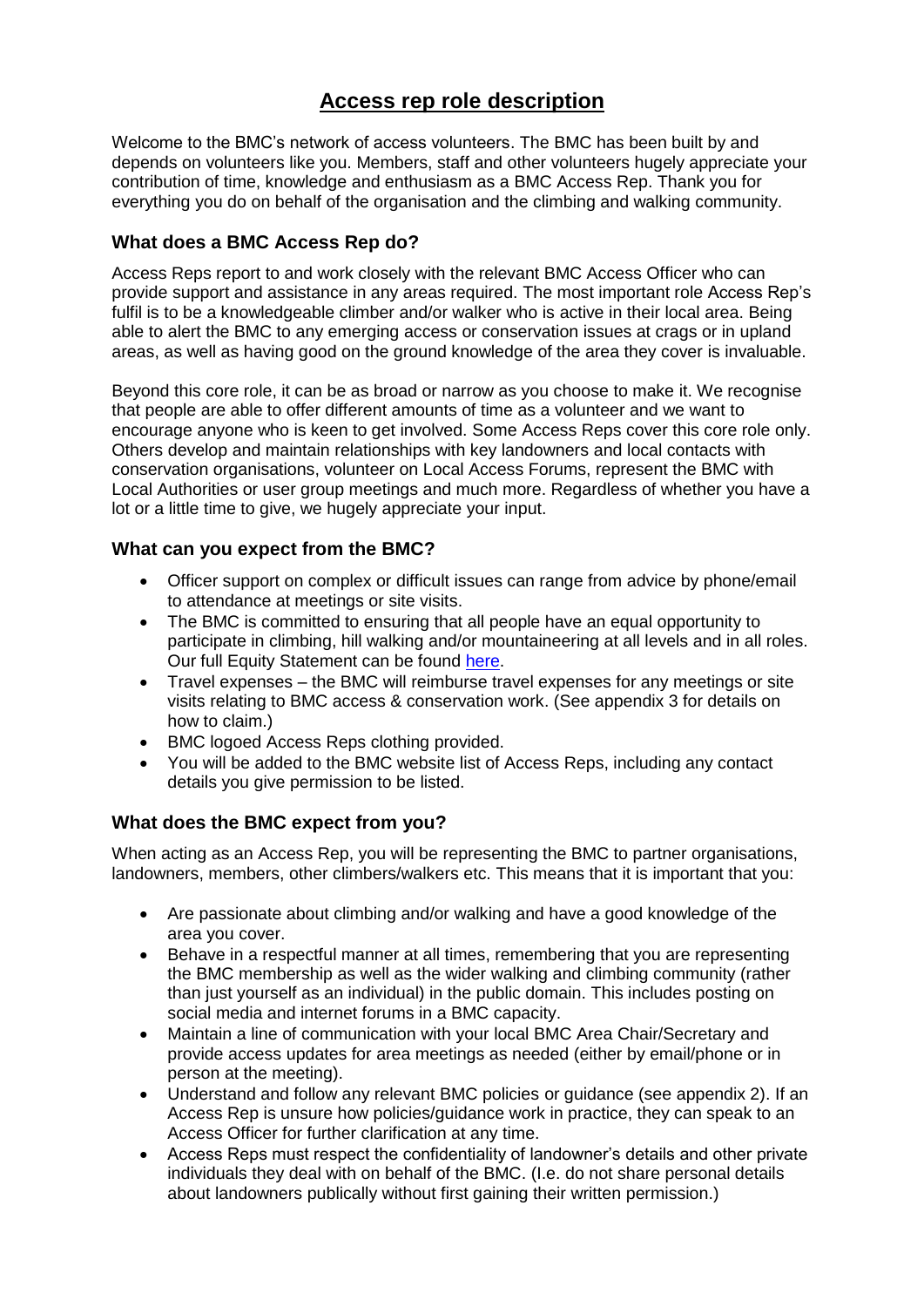• If you have a conflict of interest whilst representing the BMC in any aspect of your voluntary role, please declare it to the Access Team ASAP.

# **Appendix 1: Decision making examples**

This is not intended to be an exhaustive list given the extremely varied work BMC Access Reps carry out around the country, but rather to act as an indication of when decisions can be made locally and when they should be escalated to an access officer, Access Management Group, Land Management Group, National Council or Board of Directors. Importantly, Access Reps should always feel able to call or email the relevant access officer to discuss an access or conservation issue regardless of what it is if they don't feel confident in making a decision, or is the issue is complex and there is no obvious way forward.

#### **Examples of issues which can be dealt with by Access Reps alone if they are sufficiently confident (recognising that any issue can be discussed with an Access Officer for further clarification if needed):**

- Nesting restrictions.
- Access discussions with landowners.
- Agreement on access routes/parking for crags or hills.
- Organising BMC Events such as crag clean-ups. These are typically organised and run by one or several local volunteers, supported by Access Officers who can provide advice and discuss/agree a budget with volunteers if needed. A BMC Event Approval Form will need to be completed and signed off by BMC Officers in order for the event to be covered under BMC insurance.
- Some Access Reps tackle fixed equipment replacement (bolts/tat/stakes etc). Whilst this work is carried out by the Access Rep and/or other local activists, it is worth discussing with a BMC Access Officer beforehand to ensure any related issues have been taken into account and are understood.
- Feedback on evolving management plans to ensure climbing and hillwalking interests are represented in the policies that will govern future land management of key areas and landscapes. (Access Officers will often assist with this as needed).

#### **Examples of issues which should be escalated to a BMC Access Officer:**

- The BMC Access Officer team have oversight of the BMC's Access Budget, and access work involving cost to the BMC should be cleared by one of the Officers first to ensure there is sufficient budget in place to fund a given project.
- Development or cleaning on designated/otherwise sensitive sites
- Complex access agreements.
- Landowner concerns about occupier's liability.
- BMC Access Officers can provide support if difficult conversations/meetings are anticipated with landowners.
- Access reps often become involved in local campaigns on behalf of the BMC, but this should always be after discussion and agreement with a BMC Access Officer.
- Any access or landscape issue you believe to be of national importance.
- Feedback on local issues that may be relevant to national strategic developments or where local experience may be reflected in national policy.
- Any access issue where a member of BMC staff being involved would be beneficial to the outcome.

#### **Examples of issues which should be escalated to a BMC Access Officer, who will then refer on to the relevant specialist committee if needed (either Land Management Group or Access Management Group):**

- Suggested changes to existing policies or need for new policies to be produced.
- Land acquisition proposals which have been supported by local area meetings.
- Work to be carried out on BMC owned land.